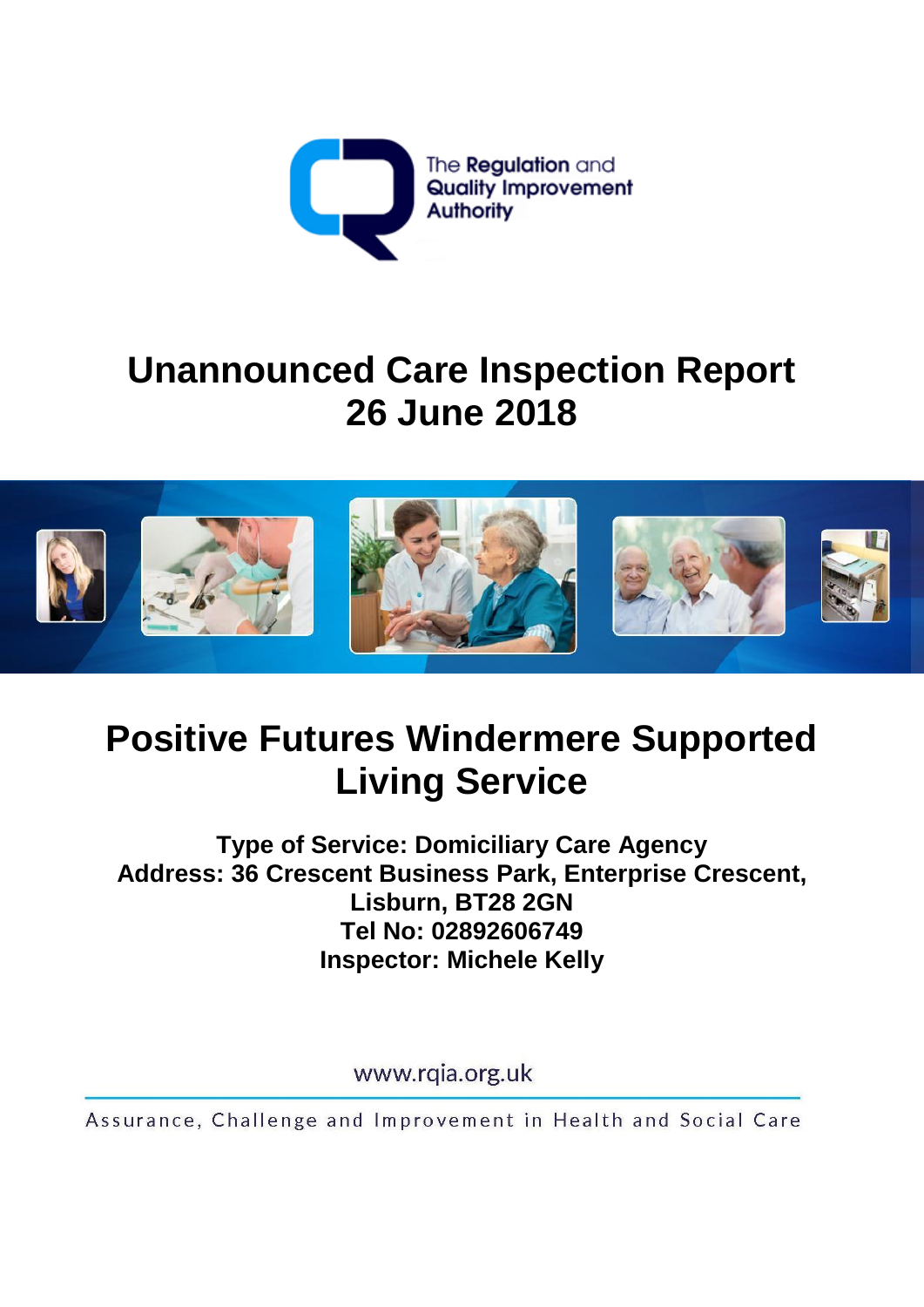It should be noted that this inspection report should not be regarded as a comprehensive review of all strengths and areas for improvement that exist in the service. The findings reported on are those which came to the attention of RQIA during the course of this inspection. The findings contained within this report do not exempt the service from their responsibility for maintaining compliance with legislation, standards and best practice.

#### **1.0 What we look for**



#### **2.0 Profile of service**

Positive Futures Windermere Supported Living Service is a domiciliary care agency (supported living type) which provides personal care and housing support to individuals who reside in the Lisburn area. At the time of the inspection there were eight individuals in receipt of a service.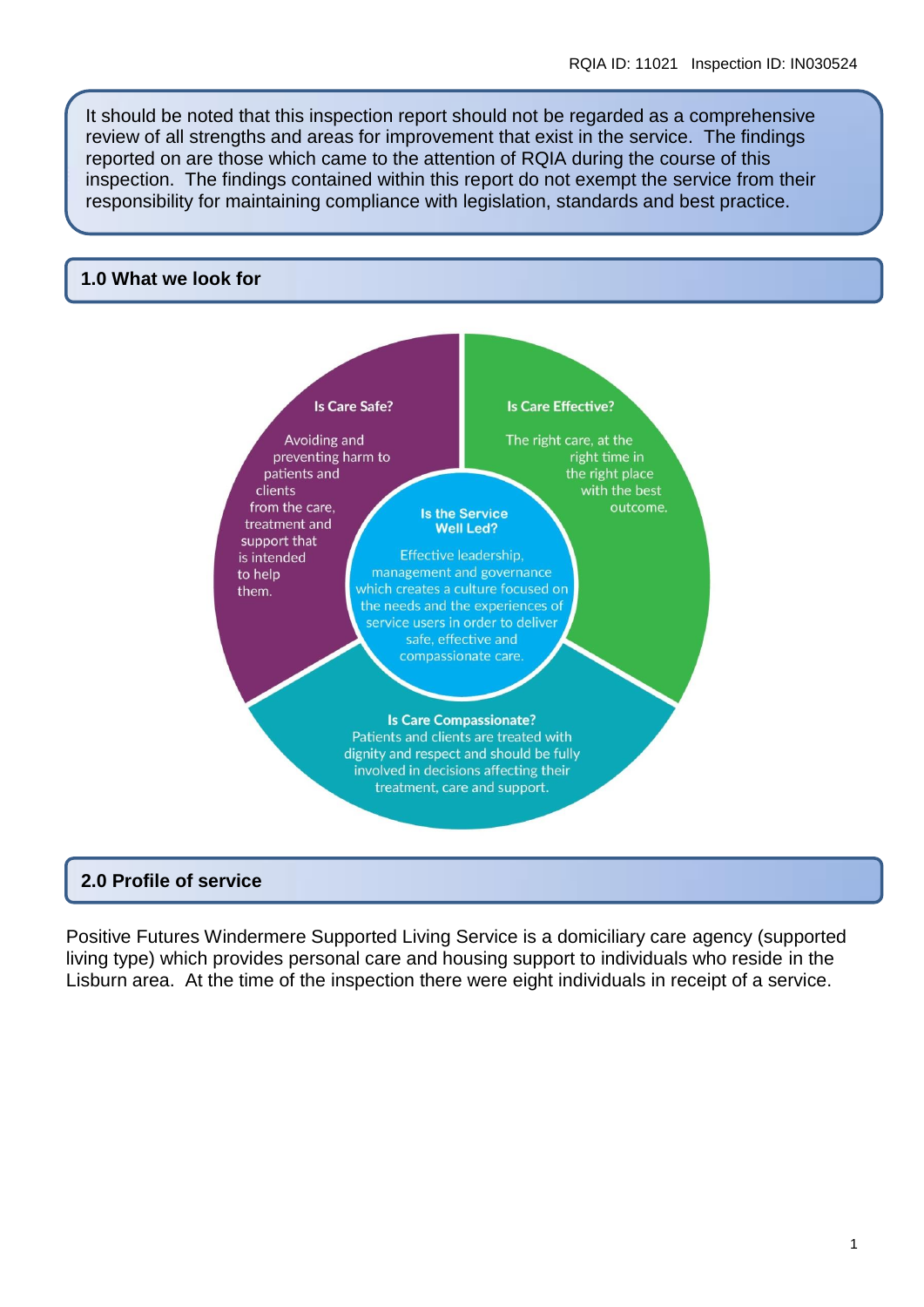## **3.0 Service details**

| <b>Organisation/Registered Provider:</b>                   | <b>Registered Manager:</b> |
|------------------------------------------------------------|----------------------------|
| <b>Positive Futures</b>                                    | Mrs Laura Fleming          |
| <b>Responsible Individual:</b><br>Ms Agnes Philomena Lunny |                            |
| Person in charge at the time of inspection:                | Date manager registered:   |
| Mrs Laura Fleming                                          | 9 April 2018               |

## **4.0 Inspection summary**

An unannounced inspection took place on 26 June 2018 from 09:45 to 14:45.

This inspection was underpinned by the Domiciliary Care Agencies Regulations (Northern Ireland) 2007 and the Domiciliary Care Agencies Minimum Standards, 2011.

The inspection assessed progress with any areas for improvement identified since the last care inspection and to determine if the agency was delivering safe, effective and compassionate care and if the service was well led.

Evidence of good practice was found in relation to:

- The attitude and empathy of staff to persons supported.
- Communication with and sensitivity to the needs of representatives.
- Staff induction, training and supervision
- Collaborative working with HSC Trust professionals
- Governance arrangements, management of incidents, quality improvement

At the request of the people who use Positive Futures supported living services, Positive Futures has requested that RQIA refer to these individuals as 'the people supported'.

The findings of this report will provide the agency with the necessary information to assist them to fulfil their responsibilities, enhance practice and the experience of the people who use the service. The inspector would like to thank the people supported and agency staff for their warm welcome and full cooperation throughout the inspection process.

#### **4.1 Inspection outcome**

|                                       | <b>Regulations</b> | <b>Standards</b> |
|---------------------------------------|--------------------|------------------|
| Total number of areas for improvement |                    |                  |

This inspection resulted in no areas for improvement being identified. Findings of the inspection were discussed with Laura Fleming, registered manager, as part of the inspection process and can be found in the main body of the report.

Enforcement action did not result from the findings of this inspection.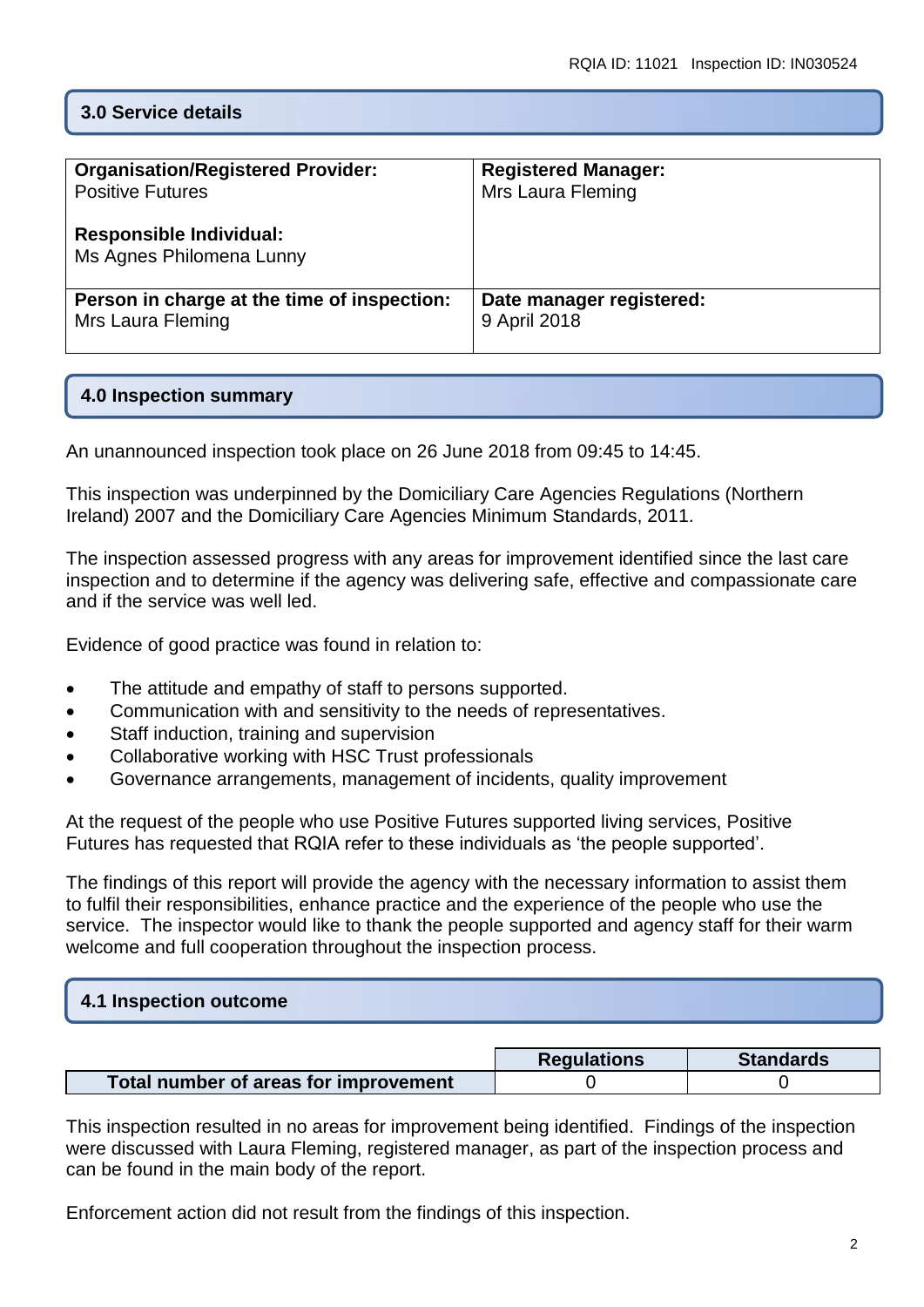### **4.2 Action/enforcement taken following the most recent care inspection dated 22 September 2017**

No further actions were required to be taken following the most recent inspection on 22 September 2017.

## **5.0 How we inspect**

Prior to the inspection a range of information relevant to the service was reviewed. This included the following records:

- previous RQIA inspection report
- records of notifiable events
- any correspondence received by RQIA since the previous inspection

During the inspection the inspector met with the manager, seven staff and the operations manager. Following the inspection the inspector spoke on the telephone with one Health and Social Care (HSC) Trust professional and two relatives of 'the people supported'.

The following records were examined during the inspection:

- The Statement of Purpose
- Positive Futures Supported Living Services information Handbook
- One care record (person centred portfolio)
- **•** Person Centred Supervision Policy and Procedure
- Staff induction records
- Staff training matrix
- Staff supervision matrix
- Positive Futures Foundation Programme
- Recruitment and Selection Policy
- Adult Safeguarding Procedure
- Support planners
- Person Centred Review and Planning Policy
- Monthly quality monitoring reports
- Equal opportunities policy
- Complaints Policy
- Registration with Regulatory Bodies Verification Policy
- Challenging Bad Practice at Work (Whistleblowing) Policy

At the request of the inspector, the manager was asked to display a poster prominently within the agency's registered premises. The poster invited staff to give their views and provides staff with an electronic means of providing feedback to RQIA regarding the quality of service provision. No responses were received.

The inspector requested that the manager place a 'Have we missed you"' card in a prominent position in the agency to allow the people supported and family members who were not available on the day of the inspection to give feedback to RQIA regarding the quality of service provision. No responses were received.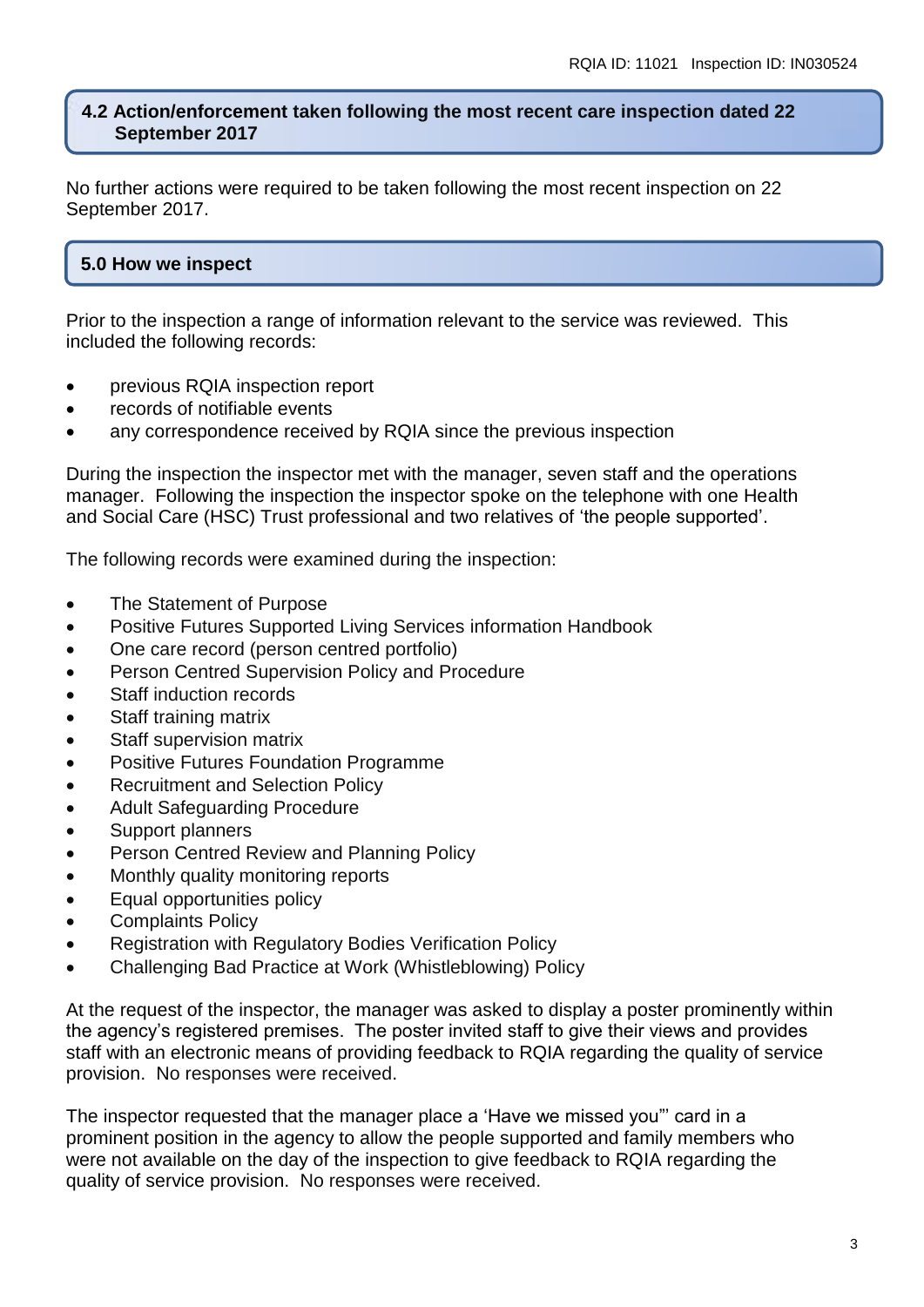Feedback from relatives, staff and an HSCT professional contacted during the course of the inspection was very positive and is reflected throughout this report.

The findings of the inspection were provided to the manager at the conclusion of the inspection.

## **6.0 The inspection**

**6.1 Review of areas for improvement from the most recent inspection dated 22 September 2017**

There were no areas for improvement made as a result of the last care inspection.

**6.2 Review of areas for improvement from the last care inspection dated 22 September 2017**

There were no areas for improvement made as a result of the last care inspection.

## **6.3 Inspection findings**

#### **6.4 Is care safe?**

**Avoiding and preventing harm to the people supported from the care, treatment and support that is intended to help them.**

The agency's registered premises are located at 36 Crescent Business Park, Enterprise Crescent, Lisburn and are suitable for the purposes of the agency.

The agency's staffing arrangements were discussed and it was noted that Laura Fleming whose registration as manager was pending at the time of the last inspection has been appointed registered manager since 9 April 2018. The service is managed by Laura Fleming and Claire Gawley (job share Service Managers) with the support of deputy service managers. There are senior support workers and support workers employed by the agency.

The agency's staffing arrangements were discussed and it was evident that there had been recent recruitment at deputy manager level. The manager confirmed that recruitment is ongoing and explained how suitable staffing levels are secured by using a range of short and medium term arrangements. The inspector was advised that the service accesses a cohort of agency staff who work regularly in Windermere and these staff experience a robust induction procedure and have regular supervision. All staff supplied to work in the homes of the people supported undergoes a matching process to ensure that the people supported would be comfortable with their presence.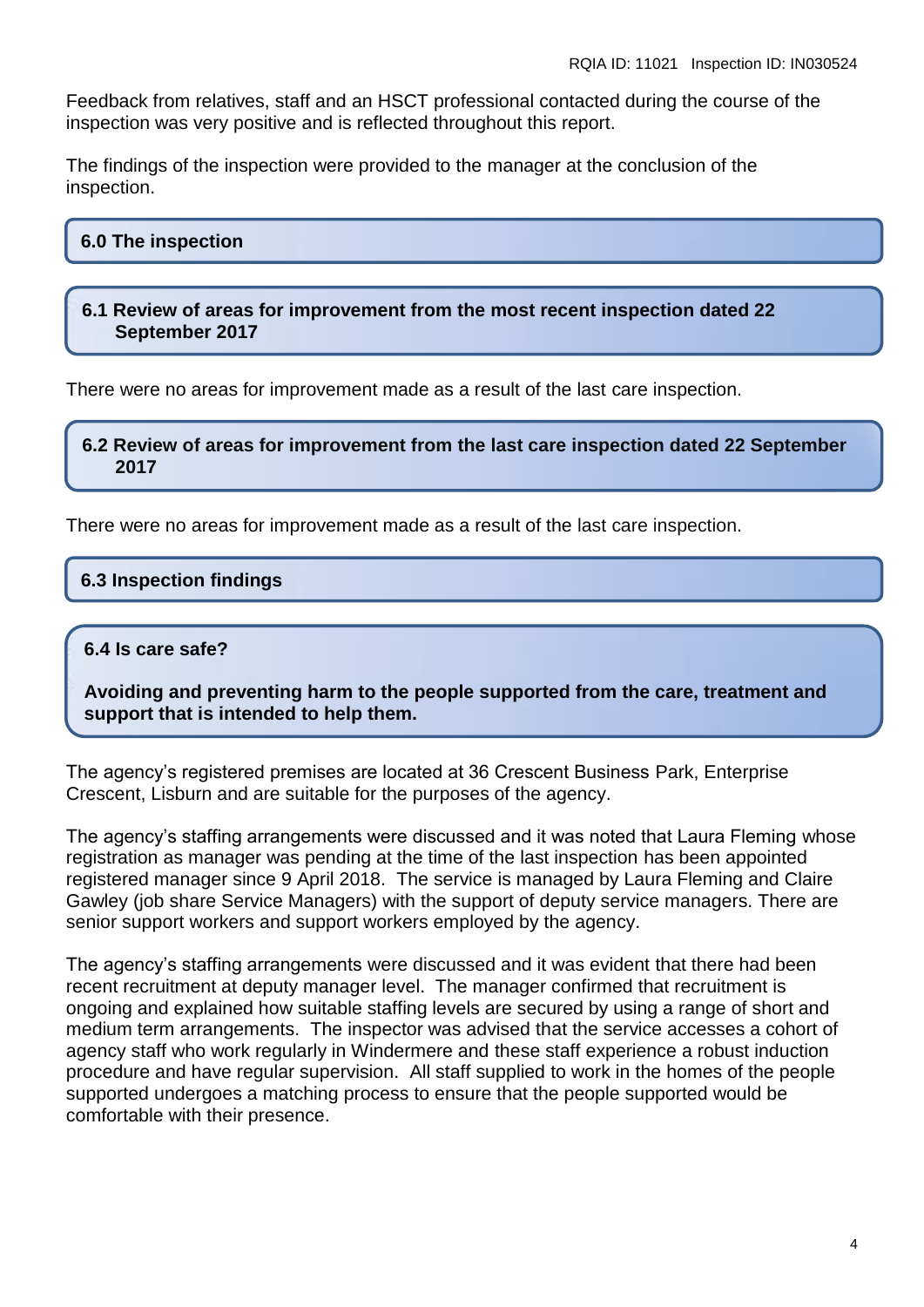The agency has a recruitment policy in place which is currently being reviewed. A dedicated human resources department oversees the recruitment process, including the completion of appropriate pre-employment checks. Following last year's inspection an inspector visited the organisation's head office and met with human resources staff and examined a variety of records. The inspector was assured that there were suitable arrangements in place to ensure the supply of suitably experienced staff to work in the homes of the people supported.

The agency has an induction policy and programme which includes an initial two week induction programme within the six month induction period. This Positive Futures Foundation Programme is linked to the Northern Ireland Social Care Council (NISCC) induction standards for social care staff. Staff who provided feedback to the inspector commented that the induction was very rigorous and beneficial.

Records of training and staff feedback indicated that staff attend a range of training in accordance with regulations, minimum standards and the agency's assessment of training needs. There was evidence that staff have attended training additional to that stated in the minimum Standards, including Positive Behaviour Training, Challenging Bad Practice, Capacity and Consent. Staff spoken to talked enthusiastically about the benefits of having access to Positive Behaviour Support staff for advice and guidance.

The inspector noted that the provision of supervision, annual appraisal, training and induction are monitored on a regular basis by the manager and by the operations manager responsible for overseeing the quality of service provision.

The agency's adult safeguarding procedures are in accordance with the regional policy and procedures. The role of the adult safeguarding champion (ASC) was discussed during the inspection and the inspector was advised that the organisation's operations director holds this responsibility and ensures that the organisation's safeguarding activity is in accordance with the regional policy and procedures. Staff who met with the inspector advised that safeguarding training is provided regularly and that safeguarding is discussed during staff meetings. Since April 2018 safeguarding training is provided as face to face training which managers believe is more effective and beneficial for staff.

The manager discussed matters raised by an anonymous whistleblower to RQIA which had been reported as potential safeguarding incidents. The report of the investigation by the HSC Trust was available for the inspector who noted that the agency had responded appropriately to recommendations made within the report. A deputy manager advised the inspector that risk assessments are regularly updated and input from the Behavioural Support Team ensured staff were educated and fully prepared to cope with challenging behaviours.

The inspector met with a group of six staff from one of the bungalows in Windermere who were attending a meeting, they said it was a very happy house to work in and said they believed care was safe. An effective on call system ensures that staff can avail of support twenty four hours a day. The inspector received staff feedback which indicated that staff are aware of their obligations in relation to raising concerns about poor practice, and are confident of an appropriate management response. Staff also stated that they receive regular supervision which is effective and supportive.

One of the people supported provided consent for the inspector to access their person centred portfolio. This included assessments of needs and risks and a range of personalised plans of care, based on the needs and preferences of the individual. They also reflected the involvement of the person supported and their representatives.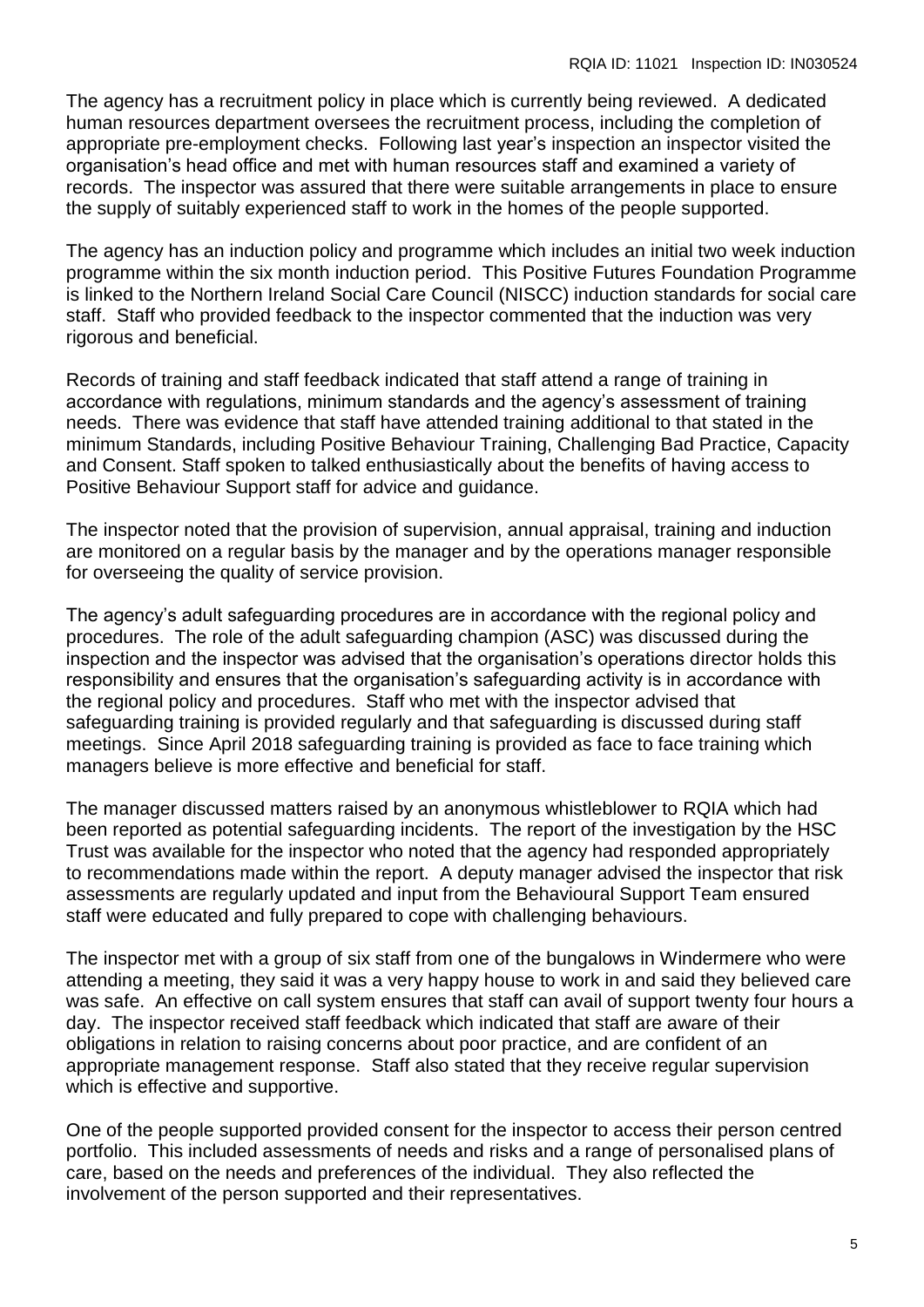## **Areas of good practice**

There were examples of good practice found throughout the inspection in relation to staff induction, training, supervision and appraisal.

#### **Areas for improvement**

No areas for improvement were identified during the inspection.

|                                       | <b>Regulations</b> | <b>Standards</b> |
|---------------------------------------|--------------------|------------------|
| Total number of areas for improvement |                    |                  |

#### **6.5 Is care effective?**

**The right care, at the right time in the right place with the best outcome.**

The full nature and range of service provision was detailed in the Statement of Purpose. The agency's arrangements for appropriately assessing and meeting the needs of the people supported were examined during the inspection.

The inspector examined one care records and found this to be very detailed and reflective of the individuals' specific preferences. Person centred portfolios are also used to provide detailed information in relation to the communication needs of individuals. It was clear from discussions with a HSC Trust professional and two relatives that the staff had a good knowledge of needs and preferences of people supported.

The manager advised that care reviews with the HSC Trust representatives were held annually or as required and that care and support plans were updated to reflect changes agreed at the review meetings.

The agency had robust quality monitoring systems in place to audit and review the effectiveness and quality of care delivered to the people supported. The inspector viewed three quality monitoring reports and commended the detail recorded in respect of capturing the views of the people supported, their representatives and agency staff.

#### **Relatives' comments following the inspection:**

- "Communication is first class; they keep us fully informed."
- "XXXX is at the centre of every decision."
- "I am more than happy."

There was evidence of effective communication with the people supported, their representatives and with relevant HSC Trust representatives, as required. It was noted that while some of the people supported do not use verbal communication, agency staff use a variety of methods to support effective communication with the people supported; these include observations, learning logs and the supply of experienced staff who have been 'matched' to work with individuals. A HSC Trust professional described how staff had patiently worked to ensure a person supported had their needs fully understood and had consistency in respect of staff working in their home. The inspector met a person supported in their own home and observed staffs' approach to be confident and caring. Person centred portfolios are also used to provide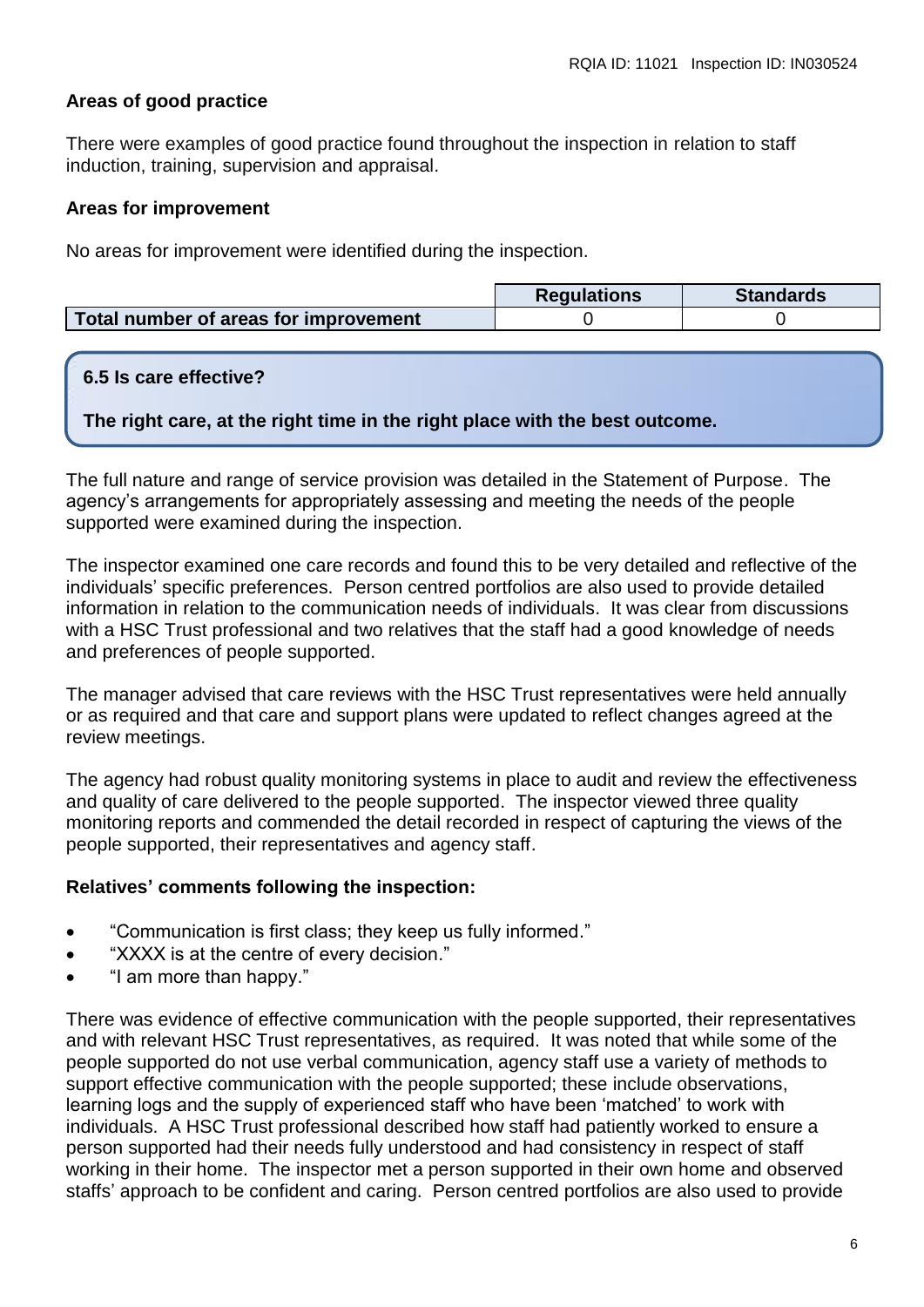detailed information in relation to the communication needs of individuals. Staff meeting' minutes reflected that there was effective communication between all grades of staff.

### **Areas of good practice**

There were examples of good practice found throughout the inspection in relation to care records, communication between the people supported and agency staff and other key stakeholders.

### **Areas for improvement**

No areas for improvement were identified during the inspection.

|                                       | <b>Requlations</b> | <b>Standards</b> |
|---------------------------------------|--------------------|------------------|
| Total number of areas for improvement |                    |                  |

## **6.6 Is care compassionate?**

**The people supported are treated with dignity and respect and should be fully involved in decisions affecting their treatment, care and support.**

The agency's ability to treat the people supported with dignity, respect equality and compassion and to effectively engage the people supported and their representatives in decisions relating to the care and support they receive was assessed.

It was identified that staff had received training in relation to equality and confidentiality during their induction programme. Discussions with staff and representatives, records viewed and observations made during the inspection indicated that the promotion of values such as dignity, respect, equality and choice were embedded in the ethos of the organisation.

The care records of the people supported contained detailed information in relation to the needs, choices and preferences of individuals who live in Windermere.

The agency has provided information to the people supported in easy read formats. Staff could describe how these documents are used to help the people supported to be effectively engaged in decisions about their care and support.

Discussions with staff indicated that they aim to provide care and support in a person centred manner; they discussed a range of methods used for effectively support individuals in making informed choices. Relatives described how staff support them to be involved in discussions relating to the care and daily routines of the people supported; they stated that staff respect the people supported, are caring and attentive, and listen to them. The inspector commends the emphasis placed on personalisation by the agency as evidenced by the records within the personal portfolio which contains a range of tools to ensure staff had the information required to best support the individuals.

#### **Relatives' comments:**

- "Absolutely yes, care is compassionate."
- "From the earliest days XXXX has settled, it has made such a difference to all our lives."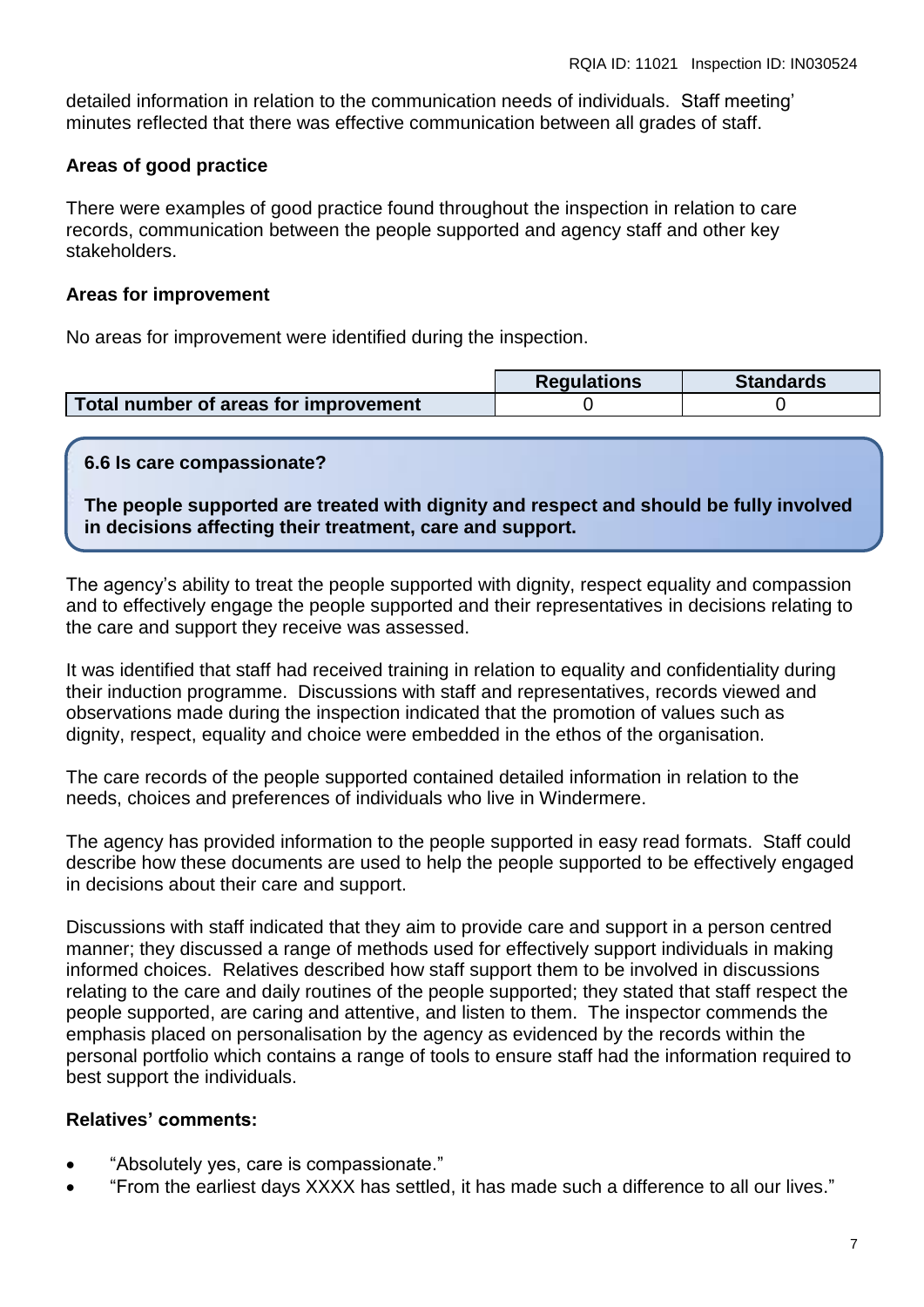Staff who met with the inspector described caring for a person supported who was physically very unwell. They discussed the challenges for the staff team and the manager described how staff "pulled together and went the extra mile" to provide good end of life care and continue to meet the needs of the other persons supported within the service.

## **Areas of good practice**

There were examples of good practice found throughout the inspection in relation to the provision of personalised compassionate care and the attitudes and empathy displayed by staff and management.

#### **Areas for improvement**

No areas for improvement were identified during the inspection.

|                                       | <b>Regulations</b> | <b>Standards</b> |
|---------------------------------------|--------------------|------------------|
| Total number of areas for improvement |                    |                  |

## **6.7 Is the service well led?**

**Effective leadership, management and governance which creates a culture focused on the needs and experience of the people supported in order to deliver safe, effective and compassionate care.**

The inspector reviewed management and governance systems in place within the agency to meet the needs of the people supported; it was identified that the agency has effective systems of management and governance in place. The agency is managed by two job sharing service managers supported by deputy managers, senior support workers and support workers.

Feedback provided to the inspector indicated that there are effective collaborative working relationships with relevant stakeholders, including HSC Trust representatives.

Quality monitoring activity includes an assessment of a range of 'metrics' submitted by the manager on a monthly basis. A visit to the agency's registered premises is also undertaken and includes discussion with staff and the people supported. The reports of the quality monitoring undertaken were examined; these were suitably detailed and included references to recruitment activity, deployment of staff and to good practice identified. Any areas for improvement were also clearly noted alongside actions to be taken and timescales.

A review of incidents confirmed that these were appropriately managed and there were procedures in place to ensure that any complaints received would be responded to in accordance with policy.

The manager described staff participation in monthly team meetings and workshops. The inspector viewed minutes of such meetings which evidenced they were an effective method of sharing information and obtaining guidance on a range of matters.

Staff who met with the inspector advised that the manager is very supportive and available to them; staff were also able to describe the process for obtaining support and guidance including the arrangements for out of hours.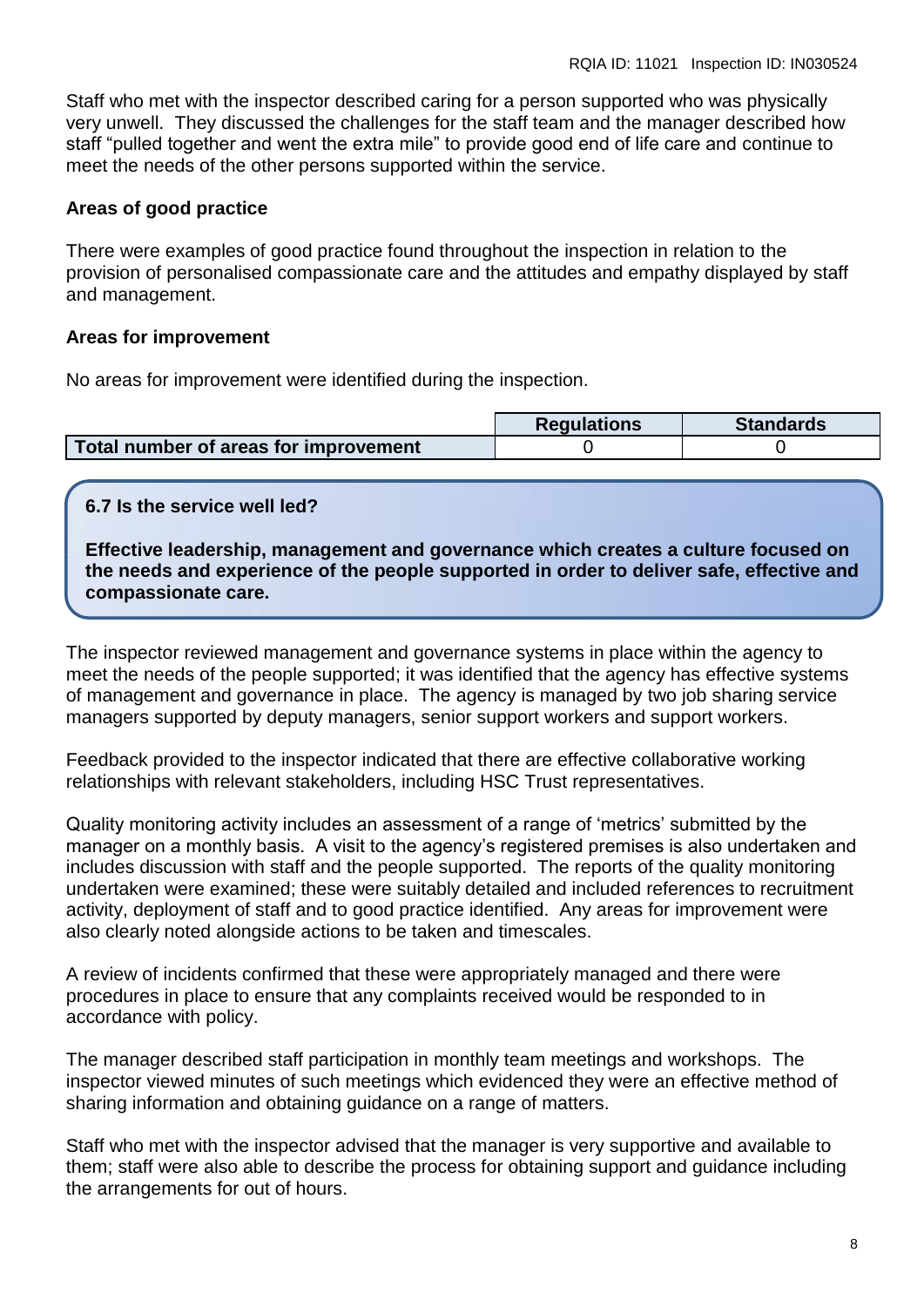The inspector discussed arrangements in place that relate to the equality of opportunity for people supported and the importance of the staff being aware of equality legislation whilst recognising and responding to the diverse needs of people supported. The registered manager was able to discuss the ways in which staff development and training enables staff to engage with a diverse range of people supported.

Some of the areas of equality awareness identified during the inspection include:

- **e** effective communication
- the involvement of people supported
- advocacy
- equal care and support
- individual person centred care
- individual risk assessment

#### **Areas of good practice**

There were examples of good practice found throughout the inspection in relation to governance arrangements, management of incidents, quality improvement and maintaining good working relationships.

#### **Areas for improvement**

No areas for improvement were identified during the inspection.

|                                       | <b>Requlations</b> | <b>Standards</b> |
|---------------------------------------|--------------------|------------------|
| Total number of areas for improvement |                    |                  |

## **7.0 Quality improvement plan**

There were no areas for improvement identified during this inspection, and a QIP is not required or included, as part of this inspection report.